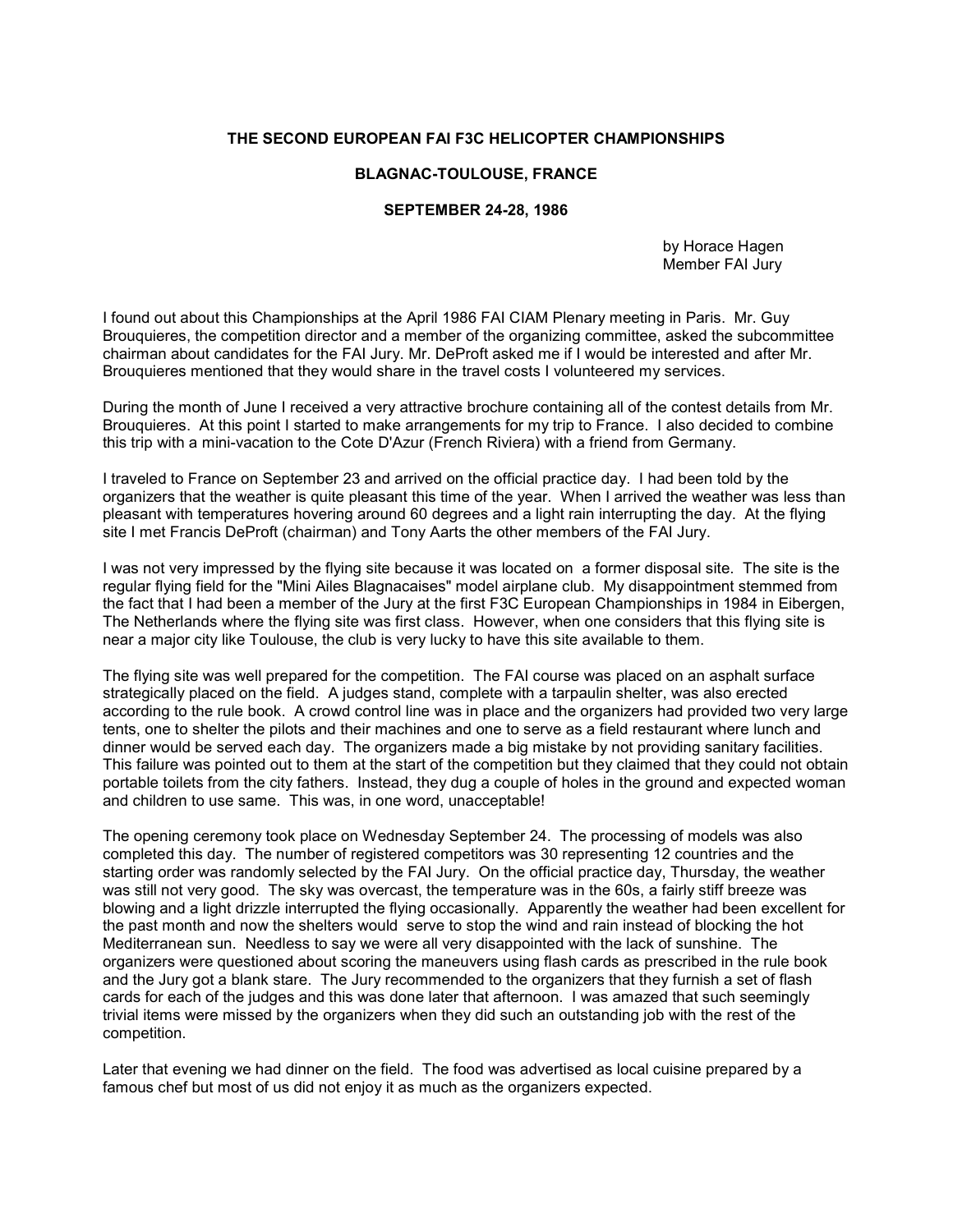The first and second competition rounds were scheduled to be flown on Friday. Before the first round got started I was asked to check the rotor blades for metal tip weights which are not permitted in official FAI competitions. I asked the competition organizers for a metal detector and was told that none was available. Fortunately, a competitor from Austria had brought his own detector and was kind enough to let us use it for the duration of the competition.

The actual competition started Friday morning at approximately 9:00am. The FAI judges were Michelle Ardonceau of France, Lucio Della Toffola of Italy, Rudolf Hadorn of Switzerland, Pierre Pignot of France and Wolfgang Roth of the Federal Republic of Germany. Mr. Roth was also appointed to serve as the chief judge. The weather still had not improved much but, with significant advertising in the local press, a fair number of spectators braved the elements to see what this sport was all about. A problem surfaced during the first round when one of the stop watches was either defective or was misread. A digital stop watch was obtained and no more timing problems were encountered. I was very much interested in determining how the half point scoring system would work using the flash cards. The organizers had constructed the flash cards of clear plastic and had placed numbers on each using red electrical tape. One card had the number five on it to indicate a half point score and the remaining cards were labeled 0 through 10. In discussions before the competition it was decided that the judges should not be expected to write the scores on the score sheets and hold up the flash cards also. Thus, the organizers provided an extra person for each judge whose job it was to hold up the flash card after the judge had written down the score. The "Flasher" held up one card for whole point scores and two cards for fractional scores. The system worked better than most of us had envisioned.

As in most competitions the first round took a long time (about 5 hours) and at its conclusion the first three places were held by Heim (Germany), Lucchi (Italy) and Graber (Switzerland) respectively. Seven pilots received a zero score for the first round because they exceeded the 10 minute time limit or they flew over the prohibited area. However, in one case the timekeeper's watch was found to be in error as several officials timed the same flight and came up with a time under the 10 minute limit. In this case the competitor was allowed to repeat the flight at the end of the round. The FAI Jury asked the competition director to provide digital stop watches so that this problem would be minimized. The first round was completed around 2:00pm and it was clear that the second round could be completed before the end of the day. At the end of the second round the first three place finishers remained unchanged but Brennsteiner of Austria moved up to fourth place from sixth by putting in a very good flight. During this second round none of the pilots exceeded the time limit and none flew over the prohibited area thus all 30 competitors had a flight score shown on the display board.

The third round was flown on Saturday morning and there was no change in the order of finish of the first five places. The competition was running very smoothly at this point and the weather had also improved a little. The number of spectators visiting the competition site had also increased substantially. The fourth and last round was started early in the afternoon and the formal competition ended around 6:00pm, just in time for everyone to prepare themselves for the closing banquet. The top three finishers were Ewald Heim (1), Stephano Lucchi (2) and Daniel Graber (3). These pilots had held their positions since the very first round, indicating very consistent flying. Josef Brennsteiner maintained his fourth position but Ueli Mueller of Switzerland moved up to fifth place after this round because he had received a zero score for the first flight due to overflying the prohibited area. Up to this point Mueller had been listed as 22nd. The competition organizers did not follow the rule book for the determination of the places. They had programmed the computer so that it would throw away the low round only after the fourth round was completed. The rule book clearly states that the places are determined by counting all rounds except the lowest one. Thus, after round two Mueller should have been shown in fifth place because he had the fifth highest score.

The closing banquet took place in one of the large tents located on the flying field. The organizers had contracted for entertainment consisting of young ladies dressed in night gowns parading back and forth in a trailer truck that was open on one side. To say that not everyone there was impressed by this show is an understatement. The food that was served may have been a local delicacy but few of the foreign guests enjoyed it.